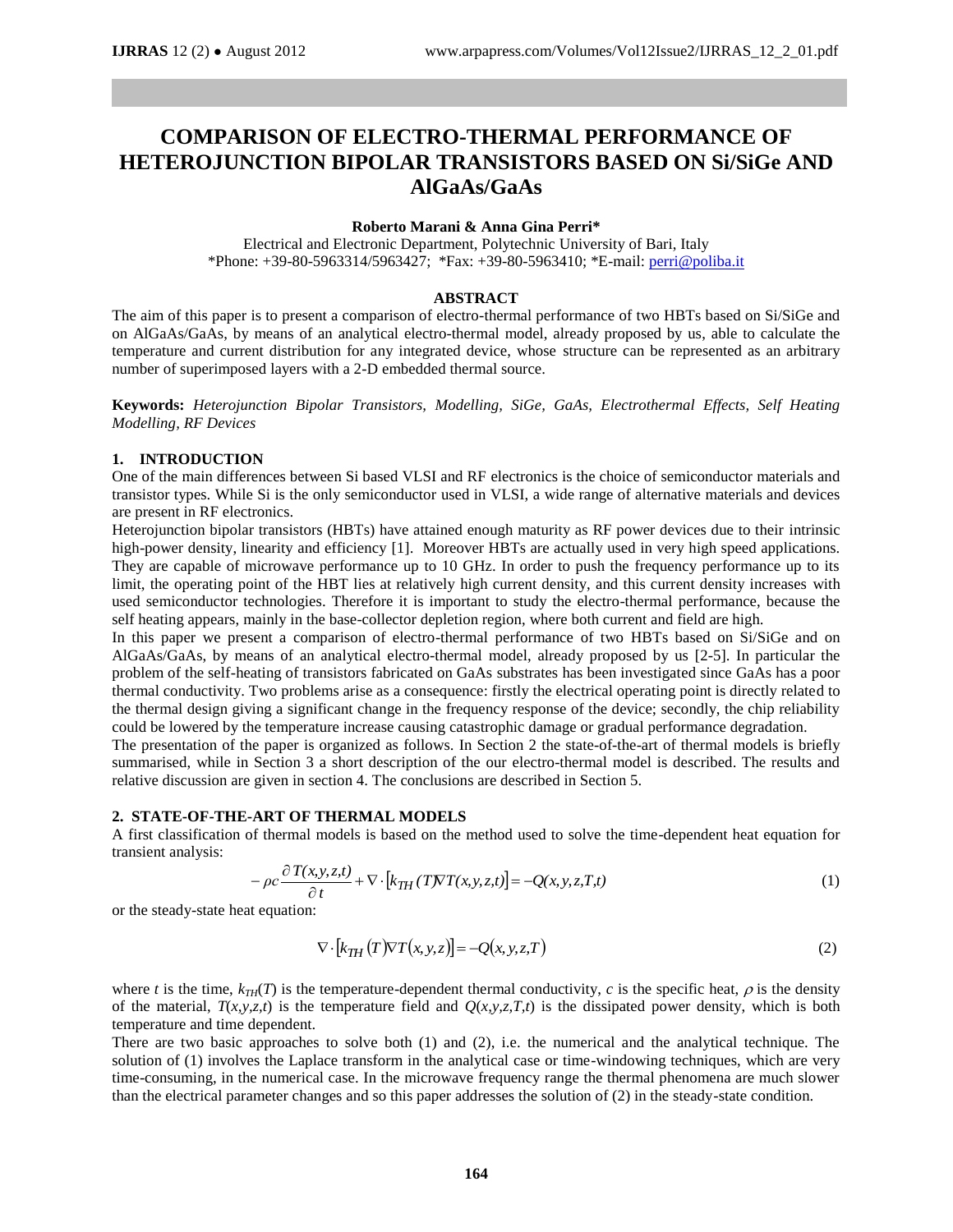Numerical solvers of (2), based on the finite-element (FEM) [6], finite-difference (FDM) [7], transmission line matrix (TLM) [8] or boundary-element method (BEM) [9] have been proposed, but all of them are characterised by long numerical calculations.

Many authors have solved either (1) or (2) analytically and interesting solutions were obtained both with the method of separating variables in Cartesian or cylindrical coordinates [10] [11] and the Fourier transform of the thermal field [12]. In the former case the sum of infinite harmonic terms has to be truncated to be able to carry out the calculation without loss in accuracy or taking a long computational time, depending on the number of terms to include. In the latter case the 2-D back transformation is particularly critical.

One difficulty is to handle the non-linear nature of (2) where both  $k_{TH}$  and  $Q$  are temperature-dependent. Joyce [13] introduced the Kirchhoff transform:

$$
\Delta\theta(x, y, z) = \frac{1}{k_0} \int_{T_0}^{T(x, y, z) - T_0} k(\tau) d\tau
$$
\n(3)

so as to linearise (2):

$$
\nabla^2 \theta(x, y, z) = \frac{-Q(x, y, z)}{k_0}
$$
 (4)

where  $\Delta \theta(x,y,z) = \theta(x,y,z) - T_0$ ,  $\theta(x,y,z)$  is the transformed temperature field,  $T_0$  is the reference temperature and  $k_0$  is the constant thermal conductivity, evaluated at a specific reference temperature  $T_0$ . In this way the solution of the transformed problem with the unknown  $\Delta\theta$  is equivalent to the solution of the original non-linear problem with the unknown  $\Delta T$ , when the inverse transform is carried out [14].

Another classification is based on the level of coupling between electrical and thermal equations. A fully selfconsistent electro-thermal model was presented in [15], and a full 3-D hydrodynamic model was presented in [16]. However most simulators in literature do not take into account the feedback between current and heat generation. An example of feedback based on a weak electro-thermal coupling was presented in [17] but, in this case, the main drawback was the empirical model of the temperature dependence of the drain current which does not allow the designer to understand the relation among a number of physical parameters such as geometrical lengths involved in the layout, thermal resistance, average and peak temperature.

Most of the general purpose commercial thermal simulators can perform the calculations for electronic components and packaging using finite-element techniques or lumped parameters representing an equivalent static or dynamic electric network. The main drawback of this kind of software is its generality that, for example in the specific case of the analysis of heterojunction transistors, does not allow the comprehension and accountability of the phenomena involved from both a thermal and electrical point of view.

### **3. BRIEF REVIEW OF OUR ELECTRO-THERMAL MODEL**

The thermal model already presented by us [2-5] is able to calculate the temperature and current distribution for any integrated device, whose structure, shown in Fig. 1, can be represented as an arbitrary number of superimposed *m*  layers with a 2-D embedded thermal source, so as to include the effect of the package.

For a complete model, the contribution of the mounting and die-attachment layers (see layers (c) and (d) in Fig. 1) to the temperature rise and thermal resistance has been taken into account. The top path for the heat flux has also been included, e.g. mould compound (see layer (g)), where natural convection between the package top surface and the still air is the mechanism of heat loss.

The steady-state problem (2), with temperature-dependent thermal conductivity, is transformed to the simpler linear problem (4) by the use of the Kirchhoff transform (3), by assuming  $k_{TH}(T) = k_{TH}(T_0) = k_0$ . In this way the transformed problem defined by the well-known Poisson equation is solved and the actual solution of (2) is obtained by the inverse transformation. In the model the heat source is split into a number of elementary point sources. The linearity, and consequently the superposition of the thermal effects due to the elements, is not applied to (2) but to (4), which is mathematically correct. The overall solution of (4) is back-transformed to obtain the thermal field of the non-linear problem described by (2).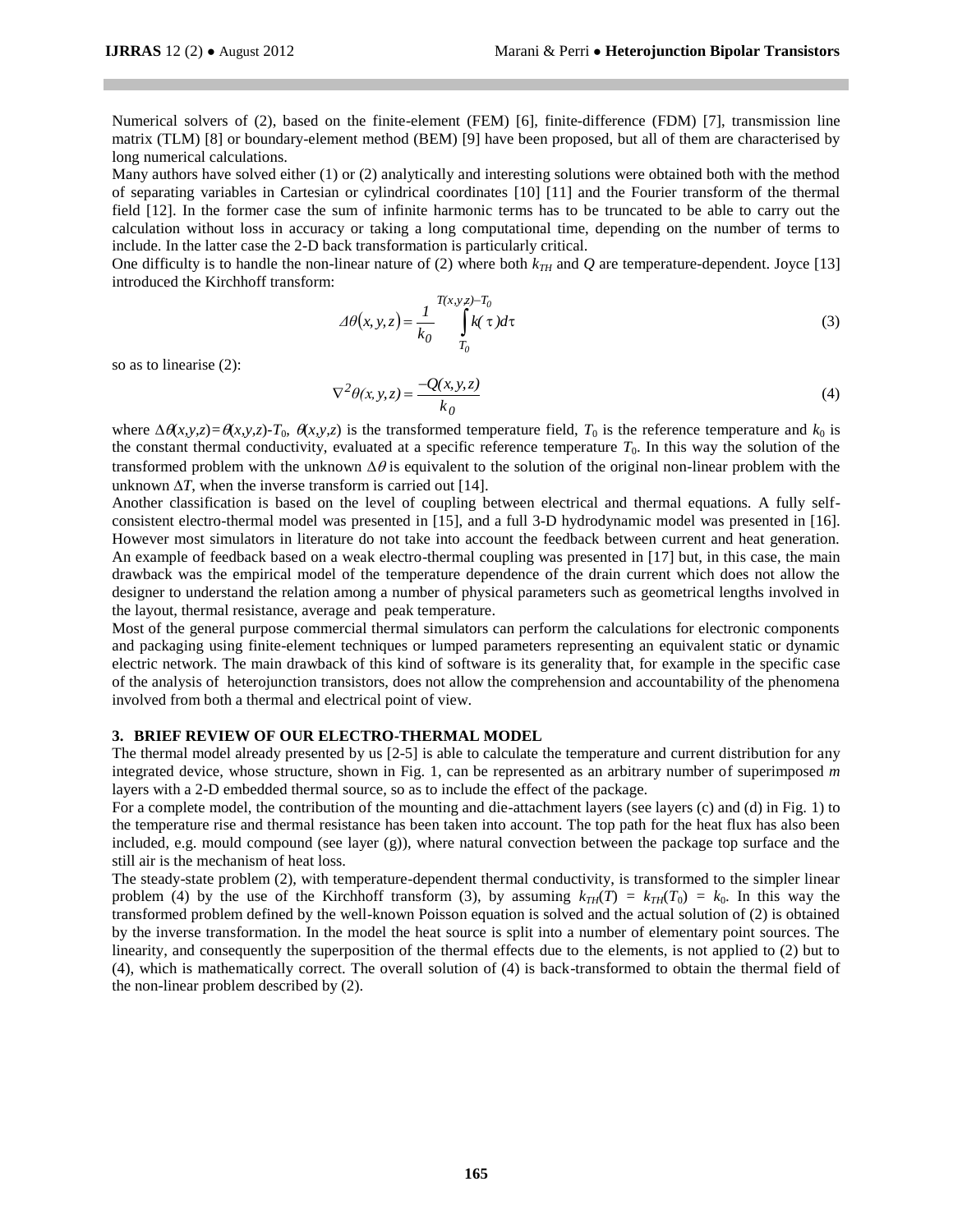

*Figure 1. Typical electron device including coating, die attachment, mounting and heat sink.*

The electro-thermal feedback is considered by evaluating the output current as a function of the local temperature in the active region and iterating the solution of (4) using the actual value of  $O(\theta)$ , as explained in the following subsection.

#### *3.1 Electro-thermal model applied to HBT*

In order to solve (4), we are referred to a typical HBT structure [1], in which we have used the name AlGaAs/GaAs HBT for a device with GaAs as the base material and AlGaAs as the emitter. This is also the same for SiGe based transistors.

In particular we have represented the device as a surface without any thickness, where  $X$  and  $Y$  are the dimensions of the periodic cell, in which we have divided the device.

The overall heat source, which is located in the depletion layer at the collector, has been divided into a set of elementary point sources located in the middle of each elementary *XY* periodic cell.

The first step is to solve the electro-thermal problem, assuming the heat generation and the current as mutually dependent for each single elementary device which is related to a single elementary heat source; finally the resulting thermal field of the whole structure is obtained by the superposition of all the elementary fields.

The solution of (4) for a point thermal source can be expressed as [18]:

$$
\Delta\theta(x, y, z) = \frac{Q(x_{0i}, y_{0i}, z_{0i})}{2\pi\pi_0\sqrt{(x - x_{0i})^2 + (y - y_{0i})^2 + (z - z_{0i})^2}}
$$
(5)

where  $x_{0i}$ ,  $y_{0i}$  and  $z_{0i}$  are the coordinates of the *i-th* heat point source, *x*,*y*,*z* is the generic position in which the temperature increase  $\Delta \theta(x, y, z)$  above the reference is evaluated and  $Q(x_{0i}, y_{0i}, z_{0i})$  is the dissipated power of the *i-th* elementary heat source.

The electro-thermal feedback can be implemented for each *XY* subsection considering that *Q* can be assumed as the temperature-dependent electrical power  $P(\theta_i(x_{0i},y_{0i},z_{0i}))$  of the *i-th* elementary device centred in  $x_{0i}$ ,  $y_{0i}$ ,  $z_{0i}$  and, thus, corresponding to the *i-th* heat source centred in the same point.

The electrical power of the *i-th* elementary device is:

$$
P(x_{0i}, y_{0i}, z_{0i}) = P(\theta_i) = I_B(\theta_i) V_{BE} + I_C(\theta_i) V_{CE}
$$
(6)

where  $V_{BE}$ , the voltage drop between base and emitter, is temperature-independent,  $I_B$  and  $I_C$  are the base and collector currents, respectively, of the elementary cell centred in  $x_{0i}$ ,  $y_{0i}$ ,  $z_{0i}$  having temperature  $\theta_i$ , and  $V_{CE}$ , the voltage drop between collector and emitter, is temperature-independent.

The dependence of the current-voltage equation, based on physical parameters, on the temperature was widely studied in the past. The parameters that have been taken into account for their thermal dependence are the electron mobility, saturation velocity, permittivity, energy band gap, threshold voltage and built-in voltage. The reader can refer to for the empirical expression of the foregoing parameters [18].

#### **4. SIMULATION RESULTS AND DISCUSSION**

We have firstly extracted, by a MATLAB code written *ad hoc*, the Si/SiGe and AlGaAs/GaAs HBTs I-V curves versus bias using the Gummel-Poon model, whose parameters are those of SPICE simulator [19-21].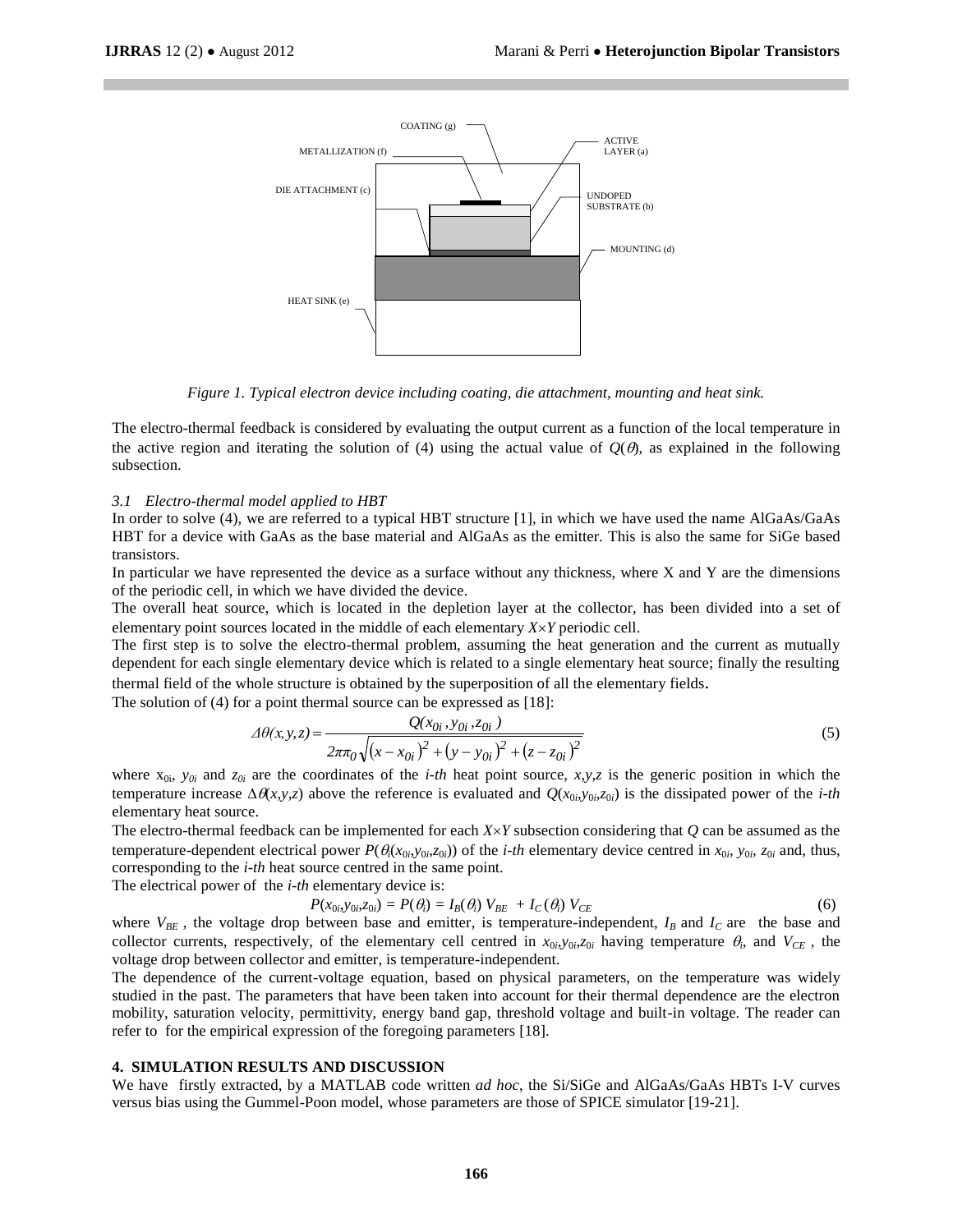## *4.1 HBT based on Si/SiGe*

We have considered a HBT structure having  $X = 0.25 \mu m$  and  $Y = 30 \mu m$  for the emitter and  $X = 50 \mu m$  and  $Y = 300$ m for the collector.

In Fig. 2 we have reported the  $I_C-V_{CE}$  characteristics at room temperature  $T = 300$  K, for a base current varying from 1 mA to 3 mA..



*Figure 2. Simulated IC-VCE characteristics at T=300 K for a base current varying from 1 mA to 3 mA.*

The obtained heat generated at the base-collector junction, by Eq. (6), has been equal to 0.0702 W. Now it has been possible determined the temperature increase due to self heating effect. Fig. 3 shows the simulated average temperature  $T_m$  at the BE junction versus time, in the time range  $10^{-8} \div 10^{-3}$  s. In the interval  $10^{-6} \div 10^{-5}$  s, it clearly appears that the temperature increases more rapidly, tending to a saturation value equal to 7.85 K.



*Figure 3. Simulated average temperature T<sup>m</sup> at BE junction versus time for Si/SiGe HBT.*

The electro-thermal feedback is shown in Fig. 4, in which we have reported the simulated output I-V characteristics both at 300 K (blue lines) and at 307.85 K (red lines). This figure shows the well-known degradation effect on I-V curves due to temperature increase.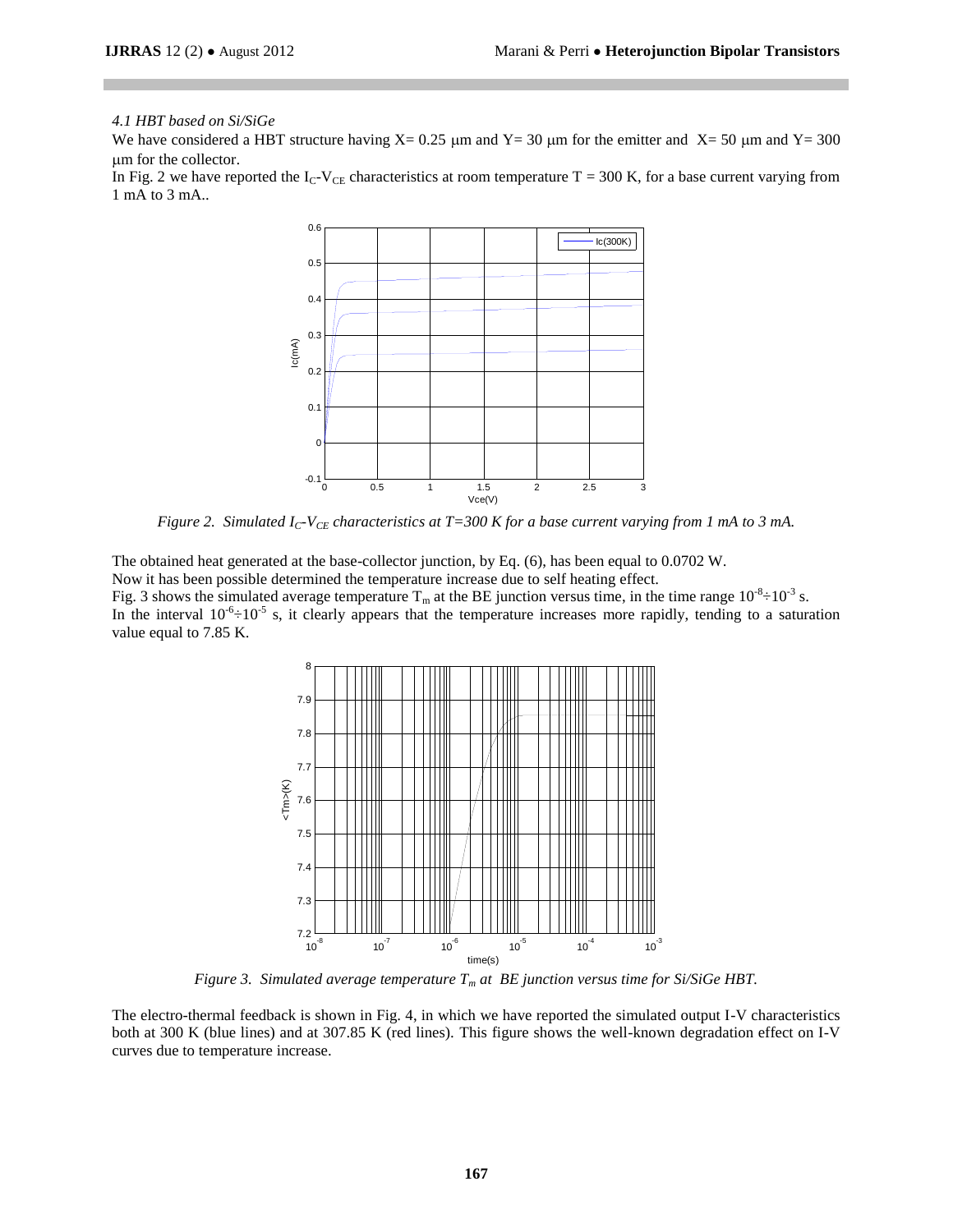

*Figure 4. Simulated I-V characteristics both at 300 K (blue lines) and at 307.85 K (red lines).*

We have considered a Si/SiGe HBT, whose structure is the same of the previous one, except for the dimension X of the emitter, equal, in this case, to  $2.5 \mu m$ .

Fig. 5 shows the simulated average temperature  $T_m$  at the BE junction versus time. For this device the saturation value of  $T_m$  is 4.55 K and this result allows to say that the self heating is in inverse proportion to the emitter area. Moreover, as shown in Fig. 6, in which we have reported the simulated I-V curves both at 300 K (blue lines) and at 304.55 K (red lines), the device feels more the effects of temperature increase at high base currents, with a resulting decrease of device efficiency.



*Figure* 5. Simulated average temperature  $T_m$  at BE junction versus time  $(X=2.5 \mu m$  for the emitter).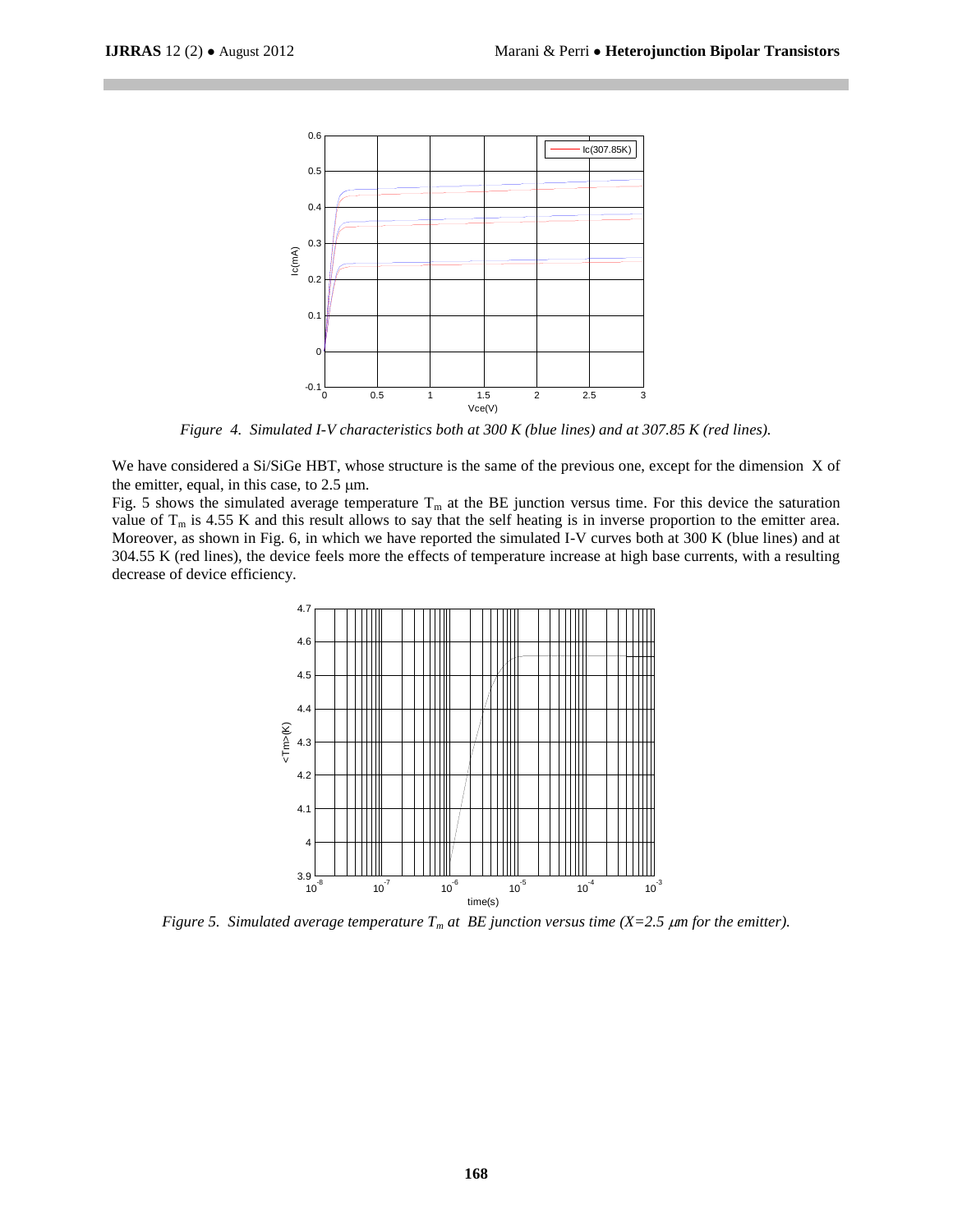

*Figure 6. Simulated I-V characteristics both at 300 K (blue lines) and at 304.55 K (red lines).*

# *4.2 HBT based on AlGaAs/GaAs*

We have repeated the same simulations, considering now an AlGaAs/GaAs HBT, having  $X= 0.25 \mu m$  and  $Y= 30$  $\mu$ m for the emitter and X= 50  $\mu$ m and Y= 300  $\mu$ m for the collector.

In Fig. 7 we have reported the I<sub>C</sub>-V<sub>CE</sub> characteristics at room temperature T = 300 K, for a base current varying from 1 mA to 3 mA.. The obtained heat generated at the base-collector junction, calculated by Eq. (6), has been, for this device, equal to 0.0508 W.

The temperature  $T_m$  versus time is shown in Fig. 8, in which it clearly appears that  $T_m$  tends to a saturation value equal to 8.4 K.

The electro-thermal feedback is shown in Fig. 9, in which we have reported the simulated output I-V characteristics both at 300 K (blue lines) and at 308.4 K (red lines).



*Figure 7. Simulated IC-VCE characteristics at T=300 K for a HBT based on AlGaAs/GaAs*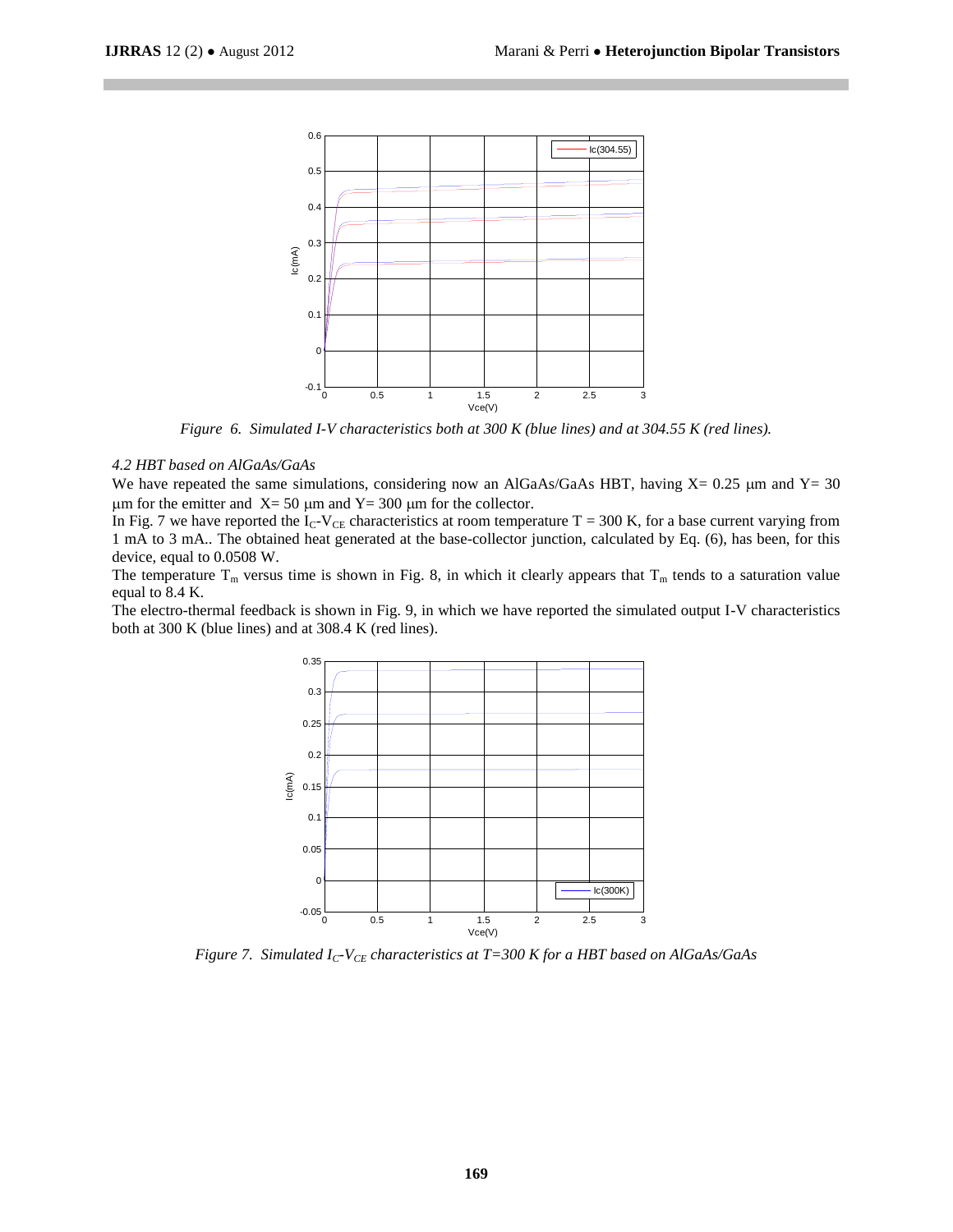

*Figura 8. T<sup>m</sup> at BE junction versus time for AlGaAs/GaAs HBT.*



*Figure 9. Simulated I-V characteristics both at 300 K (blue lines) and at 308.4 K (red lines).*

Also for this device, we have modified the emitter dimension  $(X = 2.5 \mu m)$ , obtaining that the saturation value of  $T_m$  becomes 5.4 K, as shown in Fig. 10.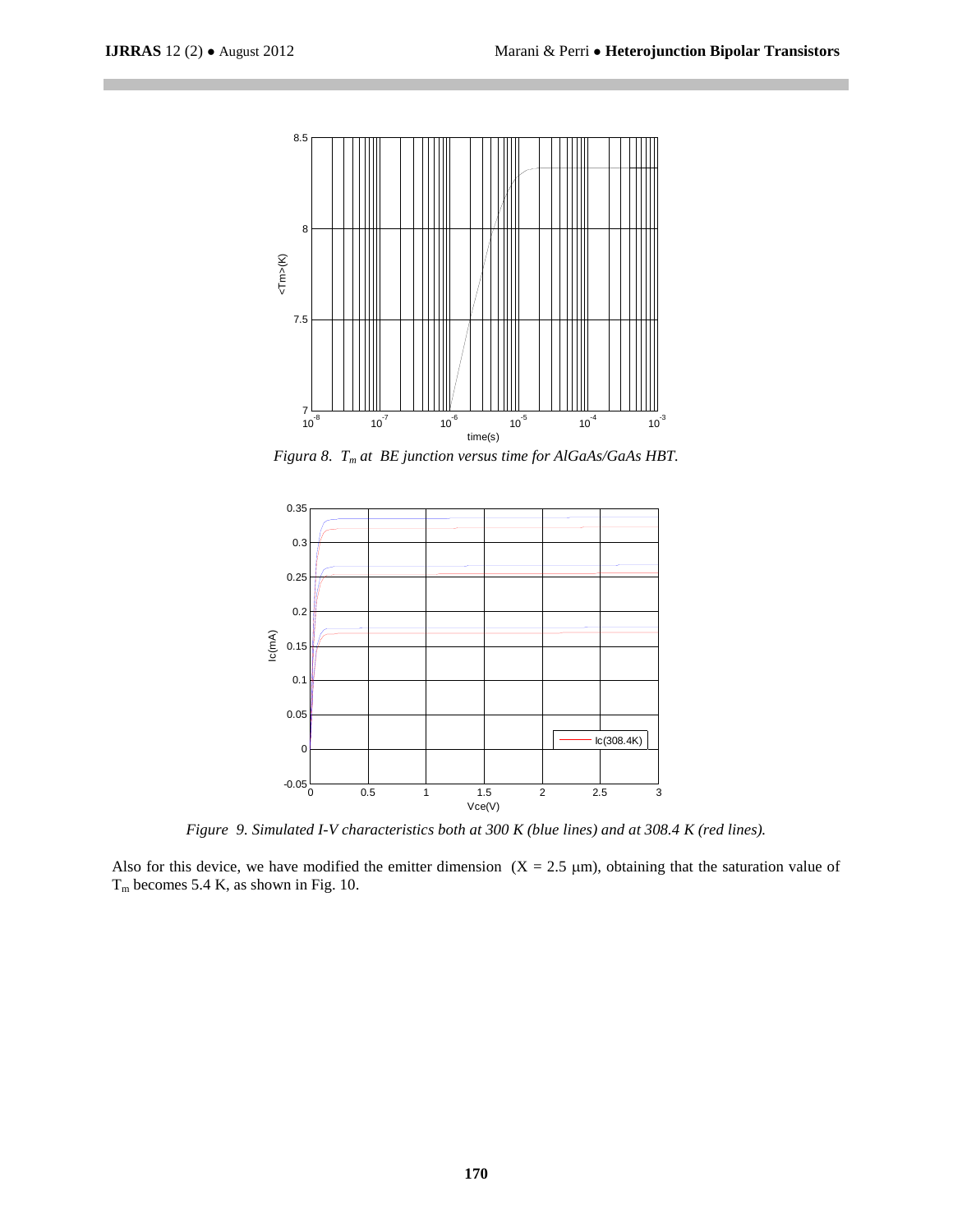

*Figure 10. T<sup>m</sup> at BE junction versus time for AlGaAs/GaAs HBT (X=2.5 m for the emitter).*

At last, in Fig. 11 we have reported the temperature  $T_m$  versus time for two HBTs having the same dimensions, but different substrates (Si, red line and GaAs, blue line).

It is easy to observe that Si substrate allows to have smaller values of  $T_m$ , with a transitory time shorter.



*Figure 11. T<sup>m</sup> versus time for two HBTs having different substrates (Si, red line and GaAs, blue line).*

Finally, considering the Early effect, the breakdown voltage values in Si/SiGe HBT are relatively low due to their smaller band-gap of the collector material. This makes it more difficult to use them for high-power applications [21] [22], where AlGaAs/GaAs HBTs are preferred. However, this problem can be reduced by the DHBT approach since designing the collector–base junction as a heterojunction allows to use a wide band-gap material as the collector material leading to high-breakdown values.

#### **5. CONCLUSIONS**

In this paper we have presented a comparison of electro-thermal performance of two HBTs based on Si/SiGe and on AlGaAs/GaAs, by means of an analytical electro-thermal model, already proposed by us, able to calculate the temperature and current distribution for any integrated device, whose structure can be represented as an arbitrary number of superimposed layers with a 2-D embedded thermal source. In particular the problem of the self-heating of transistors fabricated on GaAs substrates has been investigated since GaAs has a poor thermal conductivity.